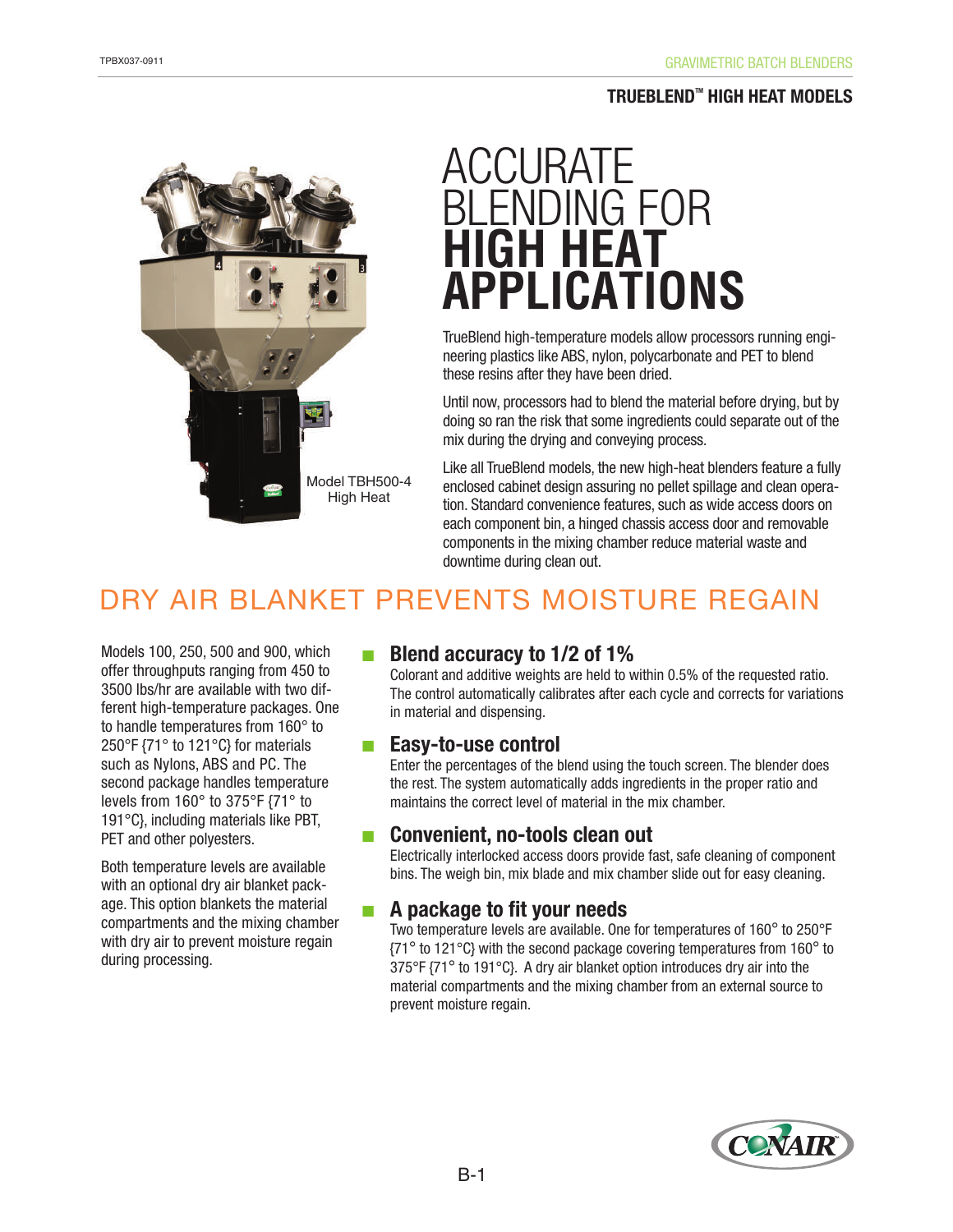# FEATURES

### **TRUEBLENDTM HIGH HEAT MODELS**

# A high heat blender to fit your application

Choose from two temperature levels. TBA models cover medium processing temperatures, those ranging up to 250°F {121°C}. TBH models handle higher processing temperatures - up to 375°F {191°C}. Both are specifically designed to accept engineered resins that have been dried prior to processing.

# TBA models Medium temperature unit

Designed for temperatures of more than 160°F and ranging to 250°F {71° to 121°C}. Materials such as Nylons, ABS and PC.

Some blender enhancements include:

- Safety disconnect relocated to the outside of the door.
- High temperature air cylinders and hosing.
- High temperature load cells.
- Standoff to isolate the power box from the chassis.

# TBH models High temperature unit

Handle temperatures ranging up to 375°F {191°C}. Materials such as PBT, PET and other polyesters.

- Safety disconnect relocated to the outside of the door.
- High temperature air cylinders and hosing.
- High temperature load cells.
- High temperature level sensor.
- Standoff to isolate power box from chassis.
- High temperature glass-tempered sight glasses.
- Each access door opening has high temperature glasstempered sight glasses.



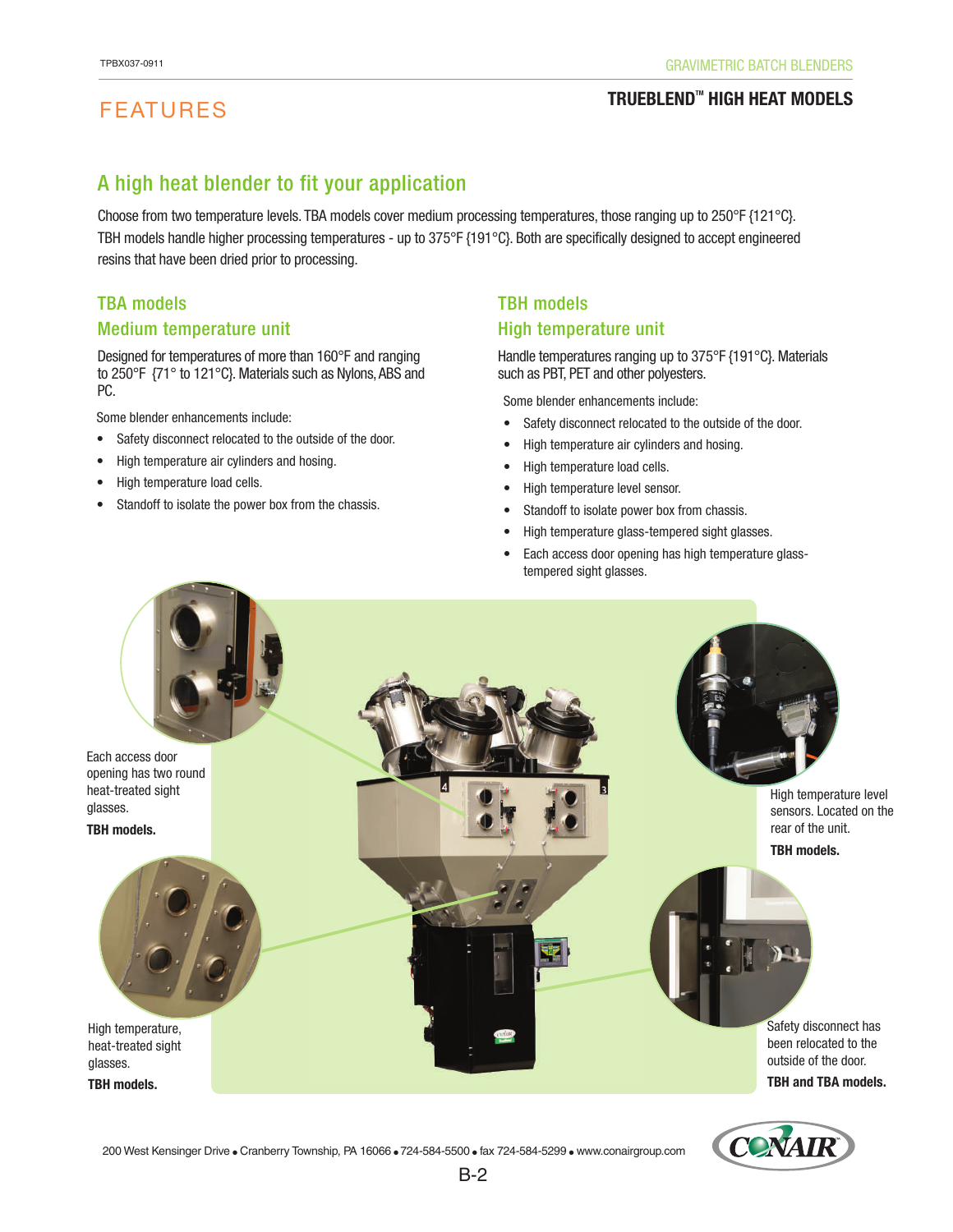## **TRUEBLENDTM HIGH HEAT MODELS**

# OPTIONS

### ■ **Dry air blanket**

 Introduce hot dry air to the material bins of your blender with the dry air blanket option. This option blankets the material compart ments and mixing chamber with dry air to prevent moisture regain during processing. Available on both the TBA and TBH models.



### Adjusting the airflow

Isolation valves allow the air flow to be adjusted independently or completely shut-off depending on the need at each of the material bins.



### Dimensions shown in inches and {mm}. MOUNTING INTERFACES



Mounting bolt hole size (4 holes) 9/16 inch {14.0 mm}. Predrilled 8 x 8 mounting pattern as standard.

### ■ **Drain chute**

The material drain chute readily installs to the chassis opening of the blender for fast and simple cleanout.



### **Minor component flow restrictor** Available on TBA/TBH models 250, 500

 and 900 on bin positions three and/or four. (Generally used when feeding 1% or less of an ingredient.)

### ■ **Major component flow restrictor**

 Available of TBA/TBH models 100, 250, 500 and 900 on bin positions one and/or two. (Generally used when feeding more than two minor ingredients.)

### ■ **Air blow-off for mix chamber level sensor**

 This feature is integrated into the blender mix chamber to blow the dust and fines away from the sensing device and ensure accurate level sensor reading.

### ■ **Remote mixer demand sensor**

 This sensor provides a fill-to level option in a surge bin or other material receptacle that sits below the blender.

### ■ **Material level alarm control**

 Eliminate costly material shortage problems and machine downtime with this early warning system. The control monitors up to six levels of material at one blender. Individual switches can be adjusted to monitor high or low material levels.



### **TBA and TBH100 TBA and TBH250**

Mixing chamber access door this side of the interface.



Mounting bolt hole size (8 holes) 9/16 inch {14.0 mm}. Predrilled 8 x 8 and 12 X 12 mounting pattern as standard.

### **TBA and TBH500 TBA and TBH900**



Mounting bolt hole size (8 holes) 9/16 inch {14.0 mm}. Predrilled 8 x 8 and 12 X 12



Mounting bolt hole size (8 holes) 9/16 inch {14.0 mm}. Predrilled 8 x 8 and 16 X 16 mounting pattern as standard.



200 West Kensinger Drive ● Cranberry Township, PA 16066 ● 724-584-5500 ● fax 724-584-5299 ● www.conairgroup.com